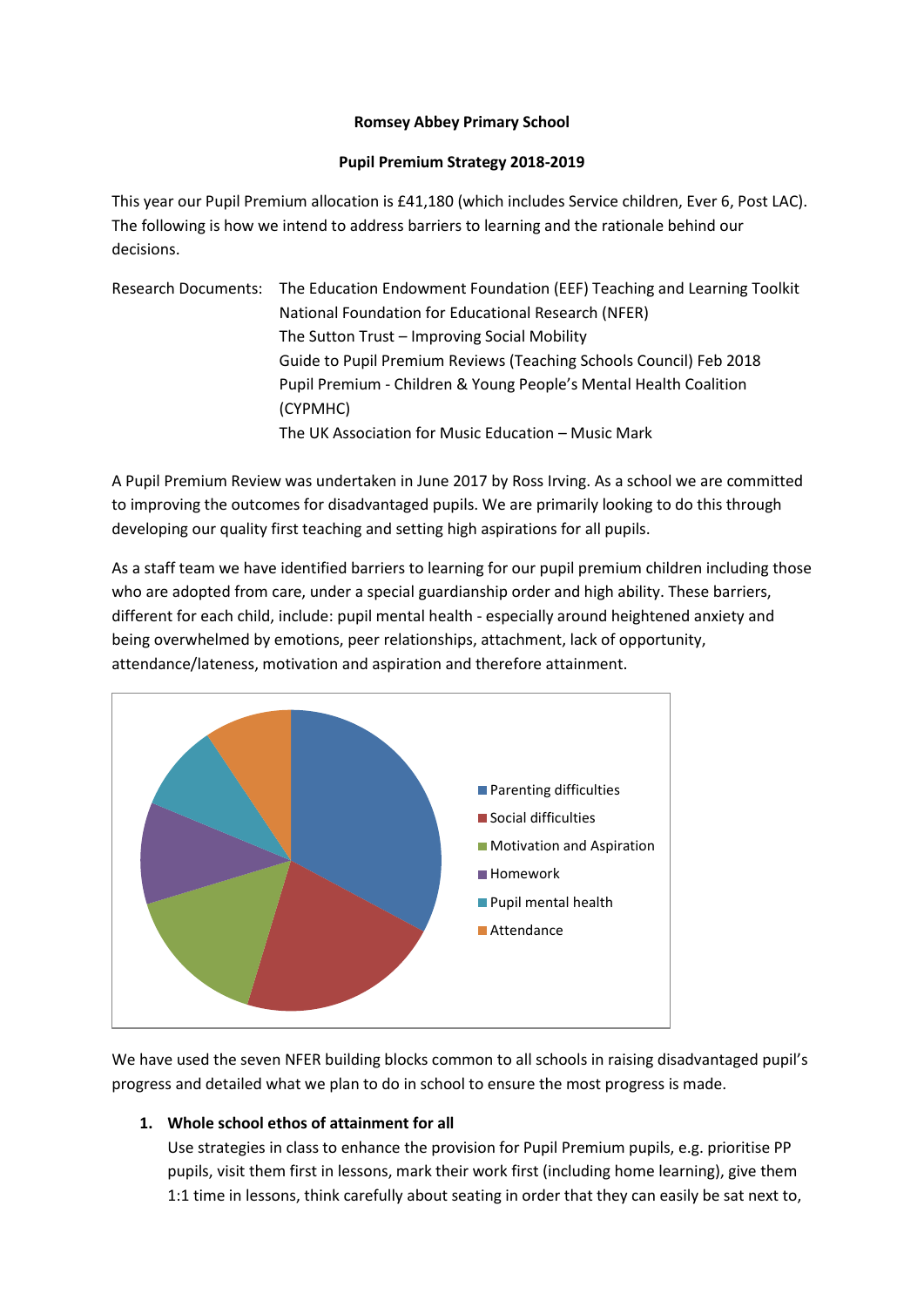give them high status in a group, use them as peer tutor or peer supporters and provide homework support including resources. Time will be given to developing further strategies in phase meetings.

| Homework Club                   | To ensure that all children have the         | £741  |
|---------------------------------|----------------------------------------------|-------|
|                                 | resources and adult support required to      |       |
|                                 | get the most from home learning. 2 x 39 x    |       |
|                                 | £9.50                                        |       |
| Contribution to cost of         | To ensure all children have had quality      | £690  |
| residential in Year 6 to France | cultural experiences and the chance to       |       |
| (2 children)                    | practice using a modern foreign language     |       |
|                                 | first hand.                                  |       |
| Termly cultural and life        | To ensure all children have the potential to | £1350 |
| experiences (30 children)       | succeed by developing vocabulary and         |       |
|                                 | enhanced writing opportunities 30 x 3 x      |       |
|                                 | £15.                                         |       |
|                                 | Coach booked to ensure pupils can get to     | £230  |
|                                 | the whole school visit to Hilliers.          |       |
| Stocked pencil case             | To ensure that all children have the         | £1242 |
|                                 | necessary equipment available for their      |       |
|                                 | learning and that no pupil is stigmatised.   |       |
| <b>Accelerated Reader</b>       | Tool for monitoring and managing             | £1598 |
| Programme                       | independent reading practice while           |       |
|                                 | promoting reading for pleasure.              |       |
| Musical instrument lessons      | At Romsey Abbey School we believe that       | £3135 |
| from Year 3 upwards             | music should be accessible to all children.  |       |
|                                 | Our school is well known for its             |       |
|                                 | outstanding music provision; every pupil     |       |
|                                 | has weekly music lessons with a specialist   |       |
|                                 | music teacher. All pupils are encouraged     |       |
|                                 | to join our orchestra, the choir and take up |       |
|                                 | an instrument at school. Each year we        |       |
|                                 | compete in Hampshire music festivals, any    |       |
|                                 | child can take part and we enjoy a great     |       |
|                                 | deal of success. Past pupils are regularly   |       |
|                                 | represented in county and national choirs    |       |
|                                 | and orchestras.                              |       |
|                                 | Parents and pupils will have a personal      |       |
|                                 | invite to music events to encourage them     |       |
|                                 | to attend.                                   |       |
| Forest Schools teacher          | Provision for Year R and Year 1 for half a   | £3278 |
|                                 | day each week                                |       |
| Attendance at Parent's          | Parents to receive a personal call in the    | £25   |
| evenings                        | week prior to Parents' Evening in order for  |       |
|                                 | them to have advanced booking.               |       |

2. **Addressing behaviour and attendance.** We have effective whole school behaviour strategies in place which children (through worship and class PHSE), staff (through INSET) and parents (through parent meetings) are all familiar with. We respond quickly to poor attendance through telephone calls, letters home and meetings with our Child and Family Support Worker. We have a system of rewards in place for good attendance (badges and certificates).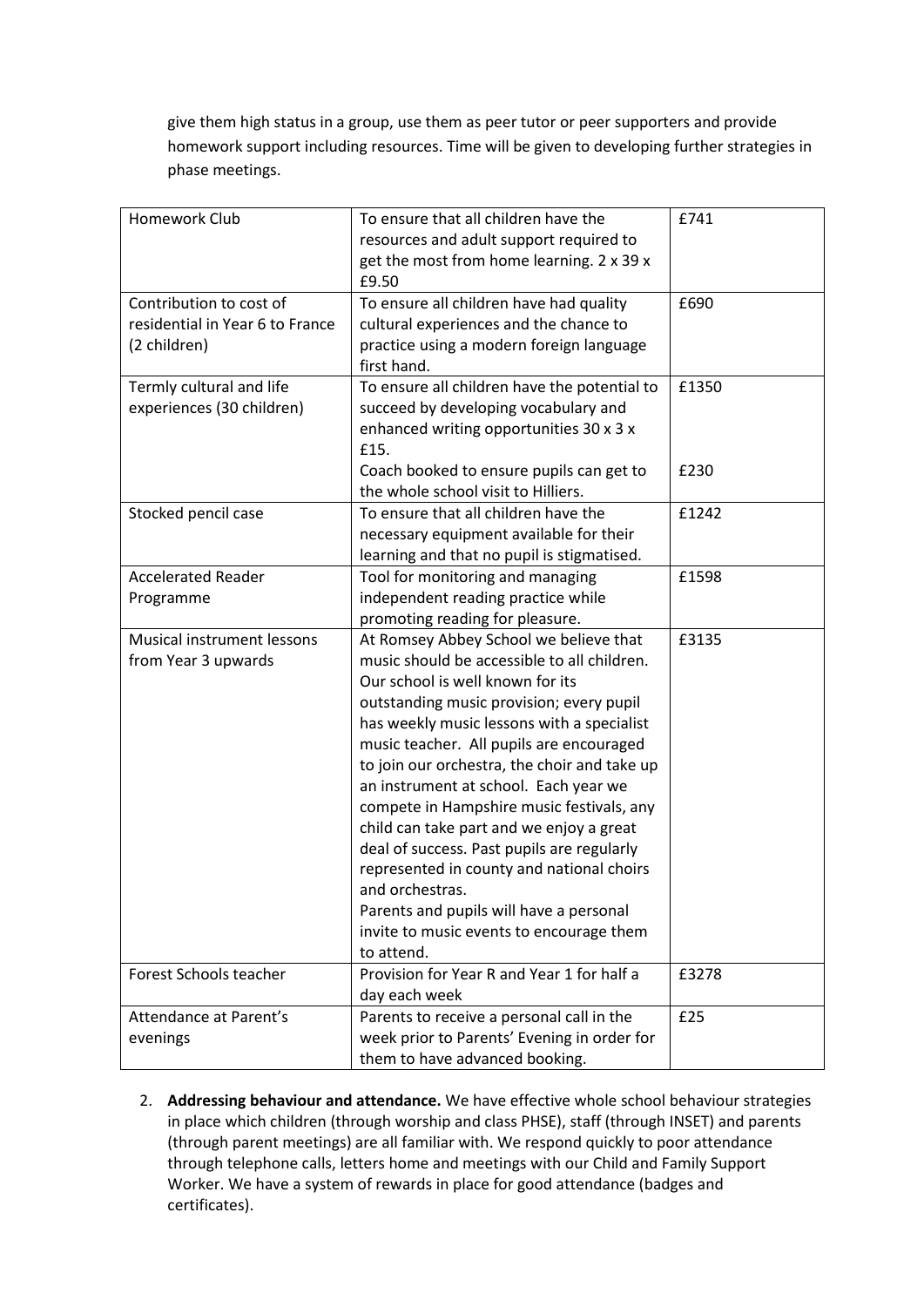| <b>Boxall Profile behaviour</b> | This will enable children with specific      | £50   |
|---------------------------------|----------------------------------------------|-------|
| assessment tool                 | behaviours to have their next steps          |       |
|                                 | identified                                   |       |
| Child and Family Support        | 8hrs per week to meet and support            | £3685 |
| Worker                          | parents.                                     |       |
| <b>Breakfast Club</b>           | We know that children learn best when        | £1560 |
|                                 | they have had a good breakfast. 2 sessions   |       |
|                                 | per week for 5 identified children £4 per    |       |
|                                 | session                                      |       |
| After School Care               | Other children will benefit from the use of  | £1755 |
|                                 | the funding to enable them to attend our     |       |
|                                 | after school club with trained play workers. |       |
|                                 | 1 session per week for 5 identified children |       |
| Early Help Referrals            | 1 day per half term                          | £514  |
| Attendance incentives           | <b>Badges and certificates</b>               | £300  |
| Attendance officer              | 1 day per half term to analyse data and      | £497  |
|                                 | meet with parents                            |       |

3. The emphasis at Romsey Abbey Primary School is on '**quality teaching first'.** We are continually striving to improve this through our SIP, by setting high expectations that all children can achieve, through our use of non-negotiables within every classroom, by monitoring progress termly at Pupil Progress meetings, through sharing good practice at phase and staff meetings and in collaboration with other local schools.

| TLR(2a)             | Coaching and mentoring of staff in<br>teaching and learning   | £2667 |
|---------------------|---------------------------------------------------------------|-------|
| <b>Autumn INSET</b> | Teaching and learning CPD - Maths lead<br>by Rebecca Reynolds | £500  |
| Spring INSET        | Teaching and learning CPD                                     | £500  |
| Summer INSET        | Teaching and learning CPD                                     | £500  |

4. We are committed to **meeting individual learning needs** by identifying the barriers and challenges each pupil faces and then by choosing the best strategies to help each pupil make the next step. This is evidenced at termly pupil progress meeting. Some children with specific learning needs have additional individual support whereas other children receive group support.

| <b>Inclusion Manager</b>     | $\frac{1}{2}$ day per week                 | £3120 |
|------------------------------|--------------------------------------------|-------|
| <b>ELSA</b>                  | Training +                                 | £500  |
|                              | 1/2 day per week to deliver emotional      | £1306 |
|                              | resilience course and parenting            |       |
| 1 <sup>st</sup> Class@number | Maths intervention registration and        | £262  |
|                              | resource box                               |       |
| Interventions                | Any new pupils to school will be allocated |       |
|                              | to an appropriate intervention when they   |       |
|                              | start with us.                             |       |

5. **Staff are effectively deployed.** Teachers are used to work with the most vulnerable children and teaching assistants are trained to support pupils learning.